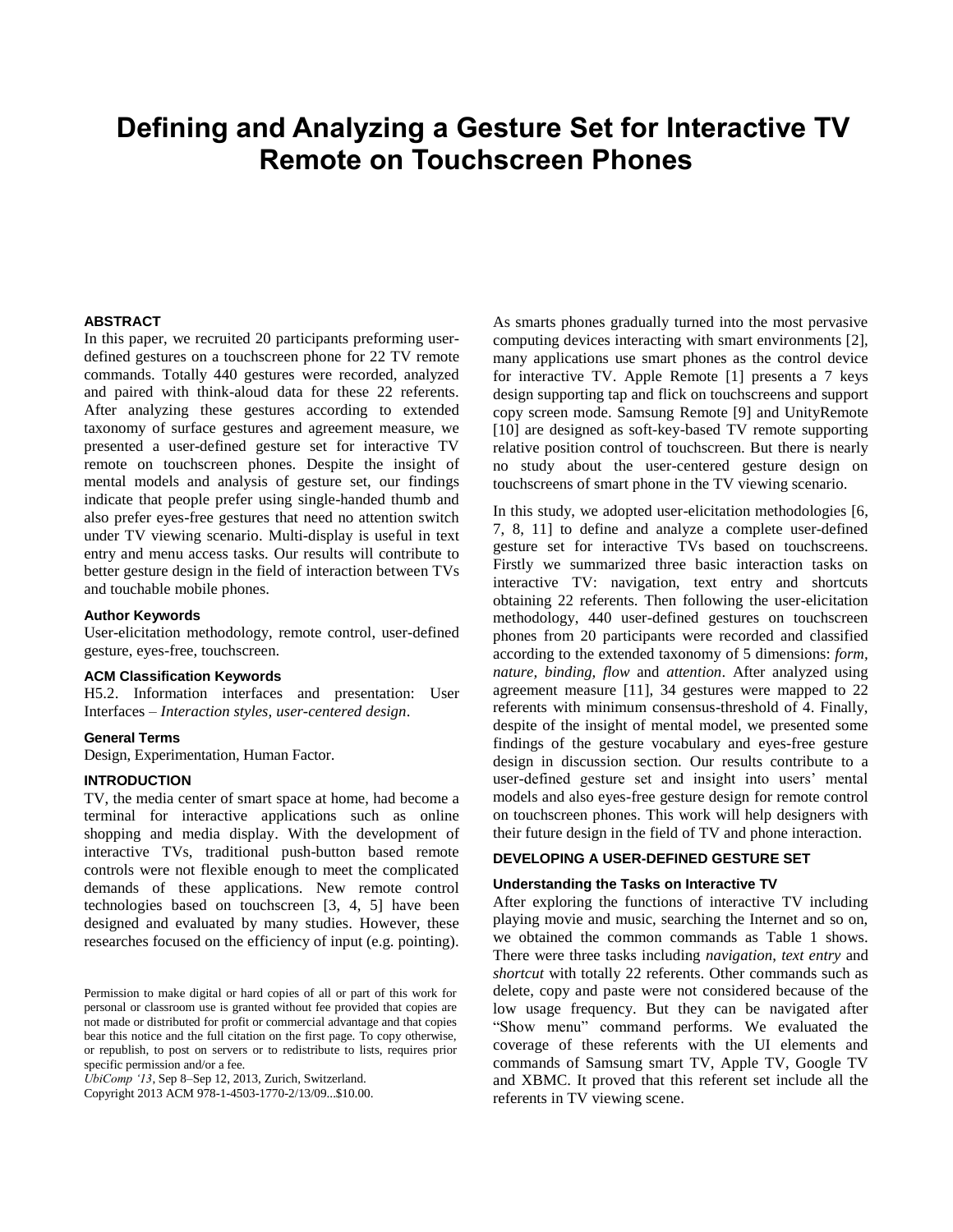After obtaining the basic tasks and referents, we designed a lab-based user study following the user-elicitation methodology mentioned by Wobbrock *et al.* [\[11\]](#page-3-10).

# **Participants**

20 paid participants (age ranges from 20 to 40, M=26.7; 6 females) with different educational background volunteered for user-elicitation design (12 students from different disciplines: computer science (6), art (3), finance (2) and biology (1); and 8 staffs from different industries: IT (3), education (2), industrial design (2) and music (1)). All of them had the experience of touchable mobile devices.

### **Procedure**

The study was conducted in a lab that was decorated as a living room, with a 46 inches TV set at  $1920 \times 1080$ resolution and a sofa 8.2 feet (2.5 meters) in front of the TV. The participants seated on the sofa facing the TV screen with an iPhone 4S in hand. Firstly we introduced and explained them the referents presenting a general view to avoid the design misunderstanding. Then, the participant was asked to carry out an appropriate gesture on phone screen for each command (randomly arranged), with the whole process thinking aloud. . When they finished design a gestures, we triggered the feedback of the corresponding referent. The design procedure was recorded with a video camera. The video data was later manually annotated to calculate thinking and articulation time of each gesture.

After the design of each referent, the participant was asked to give two 7-point Likert scales (-3=*strongly disagree*, 0=*undecided*, 3=*strongly agree*) concerning the suitability of the gesture (*The gesture is a good match for the intended purpose*) and ease of perform of the gesture (*The gesture is easy to perform*). With  $22 \times 20 = 440$  recorded gestures (see Table 1), we obtained 107 different kinds of gestures.

#### **Classification of Gestures**

User-elicitation methodologies have been conducted to design several solutions including multi-touch gestures [\[11\]](#page-3-10), mobile motion gestures [\[6,](#page-3-7) [8\]](#page-3-9) and other multimodal gestures [\[7\]](#page-3-8) for specific scenarios or devices. However, compared with these related works, our study focused on multi-screen scenario with a small touch and display screen in hand and a TV screen away from users. In this scenario attention switch between displays has influence on the user experience [\[12\]](#page-3-11) and is an essential dimension classifying gestures or operations. So we extended the taxonomy into five-dimensions: *form, nature, binding, flow* and *attention*.

In the *form* dimension, the gestures are distinguished between 'static' and 'dynamic' 'pose' and 'path' of one hand. 46.6% (205 of 440) of the gestures are one-finger gestures (touch and path) with single-handed thumb (154) or two-handed index finger (51) contacting with touchscreen. Two-finger gestures  $(124 \text{ of } 440 = 28.2\%)$  are preferred when the user cannot come up with a reasonable one-finger gesture such as 'fast forwards' (swipe to the right with index and middle fingers together). multi-finger gestures (50 of  $440 = 11.4%$ ) were designed for some referents with high complexities like 'Task switch' (three finger together swipe to the bottom). The other 13.9% (61 of 440) of the gestures are classified as 'static (dynamic) pose (and path)' such as five fingers' splay on touchscreen representing 'Task switch' command.

| <b>Referents</b>  | Complexity |           | <b>Referents</b>      | Complexity |           |
|-------------------|------------|-----------|-----------------------|------------|-----------|
|                   | Mean       | <b>SD</b> |                       | Mean       | <b>SD</b> |
| <b>Navigation</b> |            |           | Up                    | 1.33       | 0.58      |
| <b>Select</b>     | 1.33       | 0.58      | Down                  | 1.33       | 0.58      |
| Pointing          | 1.67       | 1.15      | Show menu             | 1.33       | 0.58      |
| Scroll            | 3.00       | 1.00      | Zoom in               | 2.33       | 0.58      |
| Menu Access       | 4.00       | 1.00      | Zoom out              | 2.33       | 0.58      |
| <b>Text Entry</b> |            |           | Home                  | 2.67       | 1.15      |
|                   |            |           | <b>Back</b>           | 3.33       | 1.00      |
| Number            | 3.67       | 0.58      | Forward               | 3.33       | 1.00      |
| Character         | 4.67       | 0.58      | <b>Fast forwards</b>  | 3.33       | 1.52      |
| <b>Shortcut</b>   |            |           | <b>Fast backwards</b> | 3.33       | 1.52      |
| Play              | 1.00       | 0.00      | Help                  | 4.67       | 0.58      |
| Pause             | 1.00       | 0.00      | Task switch           | 5.00       | 0.00      |
| <b>Next</b>       | 1.33       | 0.58      | Mean                  | 2.61       | 0.71      |
| Previous          | 1.33       | 0.58      |                       |            |           |

#### **Table 1. 22 commands are listed in a predefined order grouped by tasks. Each command's conceptual complexity was rated by the authors (1=***simple***, 5=***complex***).**

In the *nature* dimension, gestures were separated into four sets: symbolic (e.g. writing a question mark on the screen), physical (e.g. swipe down), metaphorical (e.g. clicking an imaginary button), or abstract (in case of an arbitrary mapping). Similar results were observed as Wobbrock *et al.* and Kühnel *et al.* mentioned. The *nature* of the gestures is influenced by the conceptual complexity of the referents  $(F_{3,440} = 43.3, p < .001)$ . Besides, the nature of the gestures has significant effect on gesture design  $(F_{3,440} =$ 70.6,  $p < .001$ ) time and number of matches ( $F_{3,134}$  = 12.8,  $p < .001$ ). We found that physical gestures led the shortest design time  $(M = 4.34s, SD = 3.65s)$  and abstract gestures the longest design time  $(M = 14.41s, SD = 10.62s)$ .

In the *binding* dimension, gestures were classified into 5 sets: object-centric (considering object location features), time-dependent (considering the time (speed) features without object location features), world-dependent (considering the location feature without object location features), world-time-independent (can occur anywhere) and mixed dependencies (combination of several *binding* sets). According to the participants' thinking aloud design, we found the reason why *world-time-independent* gestures are preferred (54.8%) is the 'eyes-free' factor [\[12\]](#page-3-11). 87.5% of the *world-dependent* gestures were designed because of the soft-key-based design on phone screens.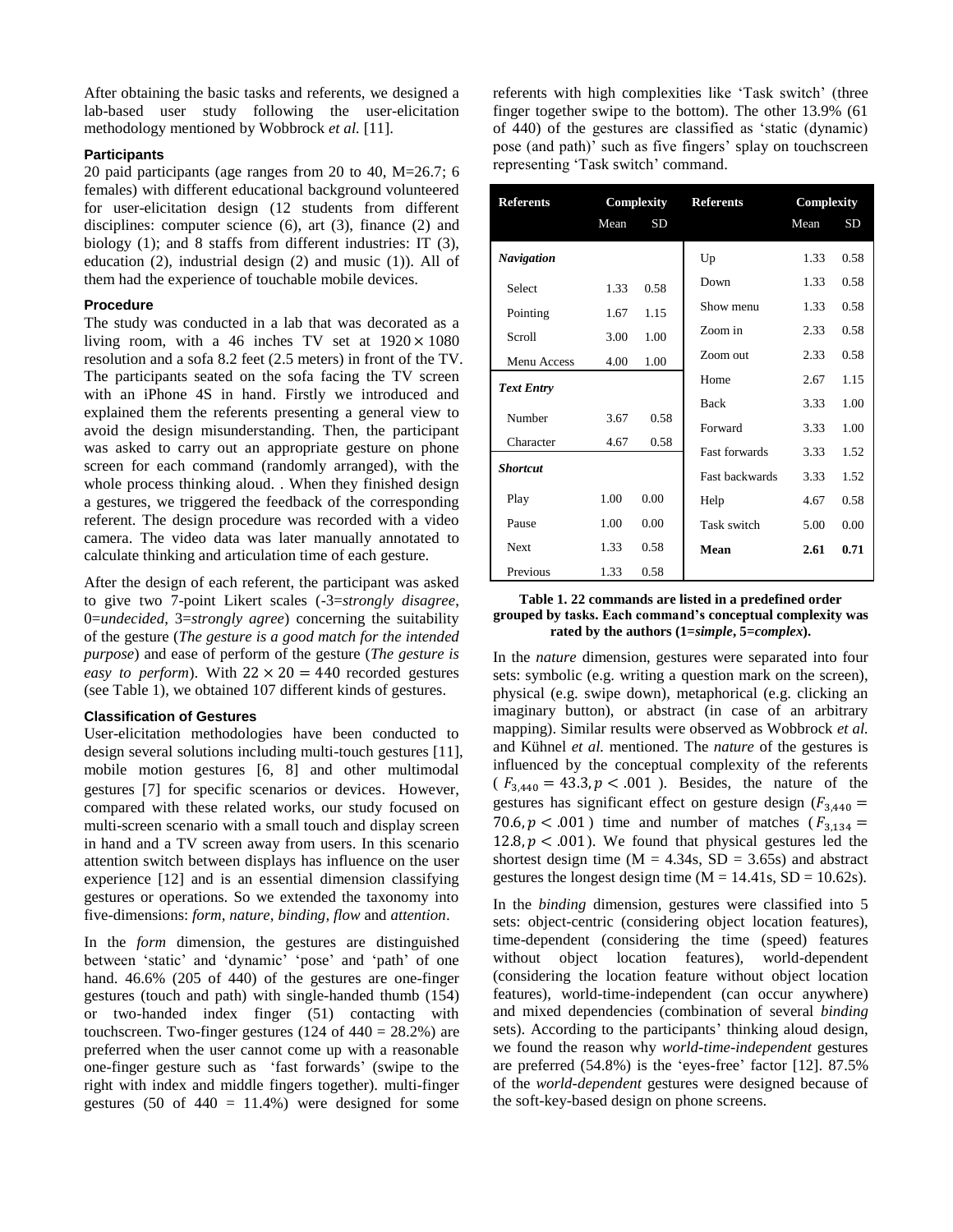

*Flow* dimension distinguishes the gesture between continuous (response occurs while the user acts) with a small percentage (25.4%) and discrete (response occurs after the user acts). *Attention* dimension distinguishes whether the tasks or commands need attention switch (17.3%) between two screens or focus on one display ignoring the other.

#### **RESULT AND ANALYSIS OF GESTURE SET**

We adopted the agreement measure  $A_r$  and A method of Wobbrock *et al.* [\[11\]](#page-3-10):

$$
A_r = \sum_{P_i \subseteq P_r} \left(\frac{|P_i|}{|P_r|}\right)^2, A = \frac{\sum_{r \in R} A_r}{|R|} \tag{1}
$$

Eq.1 computes the agreement  $A_r$  of each referent r of the 22 commands and A of whole referents R of the gesture set.  $P_r$ is the set of proposed gestures for referent r and  $P_i$  is a subset of identical gestures from  $P_r$ . The agreement for this study is as Figure 2 shows. The complete gesture set is shown in Figure 3.



**Figure 2. Agreement A for each referent in descending order. The pink color represent navigation task, blue color of text entry and gray color of shortcut.**

Similar findings of Wobbrock *et al.* [\[11\]](#page-3-10) were obtained when analyzing planning time, articulation time and subjective performance.

 The conceptual complexity has a significant correlation with average gesture planning time ( $r = .64$ ,  $F_{10,440} =$ 15.4,  $p < .001$ ). But there is no significant effect of complexity on articulation time  $(F_{10.440} = 0.43, p = ns)$ . In general, the more complex the referent is, the longer the more time participants spend for designing the gesture. It took the participants 18.50s (SD=15.84s) to design a gesture for the most complex referent (Task switch) while simple referents (play/pause) took participants 1.76s (SD=2.65s) on average to design a gesture.

 The referents' conceptual complexities correlated strongly with the rating on suitability of gestures ( $r =$  $-.77, F_{10,440} = 45.2, p < .001$ ) and ease to perform of gesture (  $r = -.57$ ,  $F_{10,440} = 10.2$ ,  $p < .001$  ). The suitability rating ranges from  $(M = 0.14, SD = 1.15)$  of 'Home' referent to  $(M = 2.21, SD = 0.65)$  of 'Play/Pause' referents. And the ease to perform rating ranges from  $(M = -0.34, SD = 1.65)$  of 'Task Switch' referent to  $(M = 1.64, SD = 1.27)$  of 'Play/Pause' referents.

#### **Navigation**



**Text Entry**

| <b>Number</b>               |            | <b>Character</b>             |                  |  |
|-----------------------------|------------|------------------------------|------------------|--|
|                             |            |                              |                  |  |
| Keyboard on<br>screen $(8)$ | Hand input | Keyboard on<br>screen $(10)$ | Hand input<br>(4 |  |

**Shortcut**



**Figure 3. Referent-gesture mapping of different tasks with a consensus-threshold of four. The number represents the number of matches. Designers can give different gesture designs following this figure and are expected avoiding the conflicts between gestures.**

 The planning time has a significant effect on suitability rating  $(F_{176,440} = 8.2, p < .001)$  and ease to perform rating  $(F_{123,440} = 3.2, p = .002)$ .